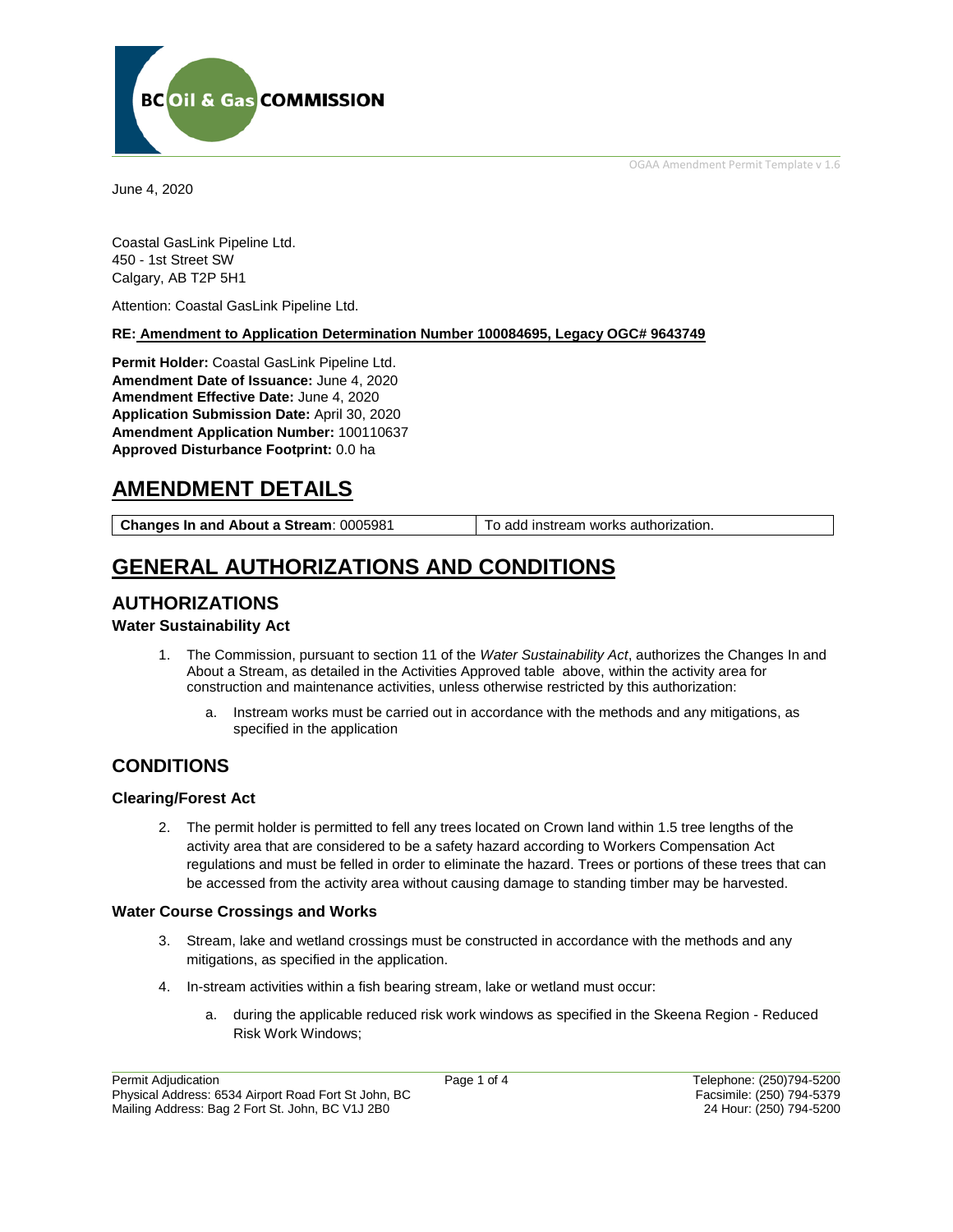- b. in accordance with alternative timing and associated mitigation recommended by a Qualified Professional and accepted by the Commission; or
- c. in accordance with an authorization or letter of advice from Fisheries and Oceans Canada that is provided to the Commission.
- 5. At any time, the Commission may suspend instream works authorized under this permit. Suspensions on instream works will remain in place until such time as the Commission notifies permit holders that works may resume. Reasons for suspension of works may include, but are not limited to, drought conditions and increased environmental or public safety risks.
- 6. Equipment used for activities under this Permit must not be situated in a stream channel unless it is dry or frozen to the bottom at the time of the activity.
- 8. Mechanical stream crossings must be constructed, maintained and deactivated according to the following requirements, as applicable:
	- a. To facilitate construction of a crossing, a machine is permitted to ford the stream a maximum of one time in each direction at the crossing location.
	- b. Only bridges, culverts, ice bridges or snow fills may be constructed at stream crossings;
	- c. The permit holder must ensure that permanent bridges are designed and fabricated in compliance with:
		- i. the Canadian Standards Association Canadian Bridge Design Code, CAN/CSA-S6; and
		- ii. soil property standards, as they apply to bridge piers and abutments; set out in the Canadian Foundation of Engineering Manual.
	- d. Except with leave of the Commission, the permit holder must ensure that
		- culverts are designed and fabricated in compliance with the applicable:
			- a. Canadian Standards Association CSA G401,Corrugated Steel Pipe Products; or
			- b. Canadian Standards Association Standard CSA B1800, Section B182.2, Plastic Non-pressure Pipe Compendium; or
		- any pipe installed in lieu of a culvert is of at least equivalent standard and strength as any culvert as specified above.
	- e. Except with leave of the Commission, the permit holder must ensure that bridges or culverts meet the criteria set out in i., ii. or iii. below:
		- i. the bridge or culvert is designed to pass the highest peak flow of the stream that can reasonably be expected within the return periods set out in Column 2 of the table below for the period the permit holder anticipates the structure will remain on site, as set out in Column 1 of the table below:

| Anticipated period crossing structure will remain on site                                   | Peak flow period |
|---------------------------------------------------------------------------------------------|------------------|
| Bridge or culvert, 3 years or less                                                          | 10 years         |
| Bridge other than a bridge within a community watershed, more than 3 years but less than 15 | 50 years         |
| Bridge within a community watershed, more than 3 years                                      | 100 years        |
| Bridge, 15 years or more                                                                    | 100 years        |
| Culvert, more than 3 years                                                                  | 100 years        |

- ii. the bridge, or any component of the bridge:
	- a. is designed to pass expected flows during the period the bridge is anticipated to remain on the site;
	- b. is constructed, installed and used only in a period of low flow; and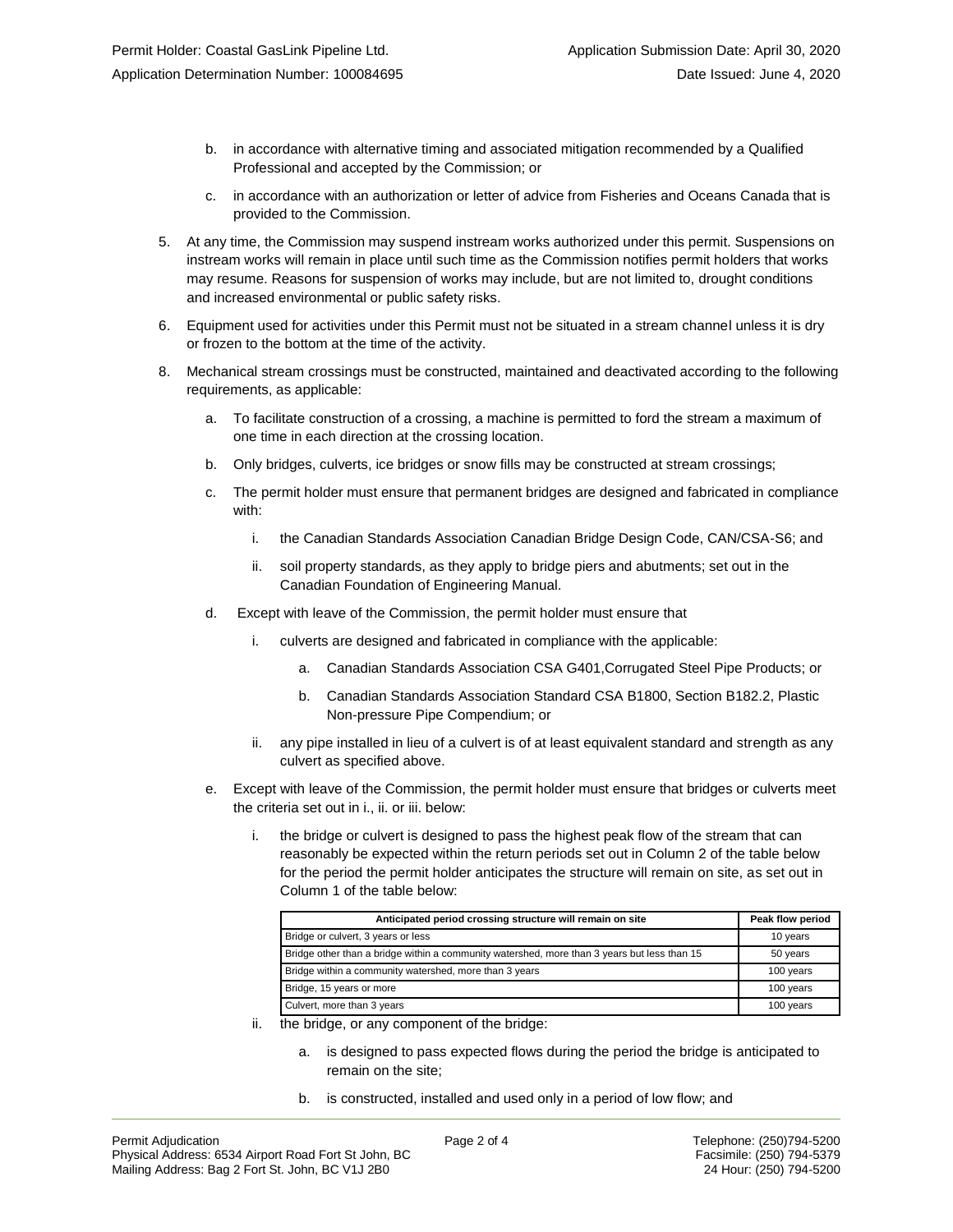- c. is removed before any period of high flow begins.
- iii. the culvert;
	- a. is a temporary installation, and the permit holder does not expect to subsequently install a replacement culvert at that location;
	- b. is not installed in a stream, when the stream contains fish;
	- c. is sufficient to pass flows that occur during the period the culvert remains on the site;
	- d. is installed during a period of low flow; and
	- e. is removed before any period of high flow begins.
- f. Snow fills must consist of clean snow and may only be located on streams that are dry or frozen to the bottom during the period of construction, maintenance and use. Where periodic thaws are anticipated, the permit holder must ensure measures are in place that allows meltwater to pass through, ensure movement of fish is not impeded, and prevent pooling on the upstream side of the snow fill. Snow fill and any installed culverts must be removed prior to spring snow melt;
- g. Ice bridges on fish bearing streams may only be constructed where sufficient water depth and stream flows prevent the bridge structure from coming in contact with the stream bottom;
- h. Water applied to construct an ice bridge on a water body must be sourced in accordance with the *Water Sustainability Act* unless
	- i. the water body is a stream with a stream channel width of at least 5 meters and is not designated as a sensitive stream under the *Fish Protection Act*, or has a riparian class of W1, W3, or L1;
	- ii. the water is sourced from the same water body proximal to the location on which the ice bridge is constructed;
	- iii. the water body is not within the boundaries of a public park;
	- iv. pump intakes do not disturb beds of streams or wetlands and are screened with a maximum mesh size and approach velocity in accordance with the Fisheries and Oceans Canada Freshwater Intake End-of-Pipe Fish Screen Guideline, and
		- a. where the water body is a stream, the flow of water in the stream at the time and location of pumping exceeds 60 litres per second and the instantaneous pumping rate does not exceed 1% of the water flowing in the water body at the time and location the pumping occurs, or
		- b. where the water body is a lake or pond, the cumulative volume of water withdrawn does not exceed 10 cm of lake or pond depth, calculated as the product of lake or pond surface area x 10 cm;
	- v. records of water withdrawal and corresponding streamflow measurements are maintained by the permit holder and provided to the Commission upon request.
- i. Bridge or culvert abutments, footings and associated scour protection must be located outside the natural stream channel and must not constrict the channel width.
- j. Wetland crossings must be constructed, maintained and removed in accordance with the following:
	- i. organic cover within and adjacent to the wetland must be retained;
	- ii. minimize erosion or release of sediment within the wetland;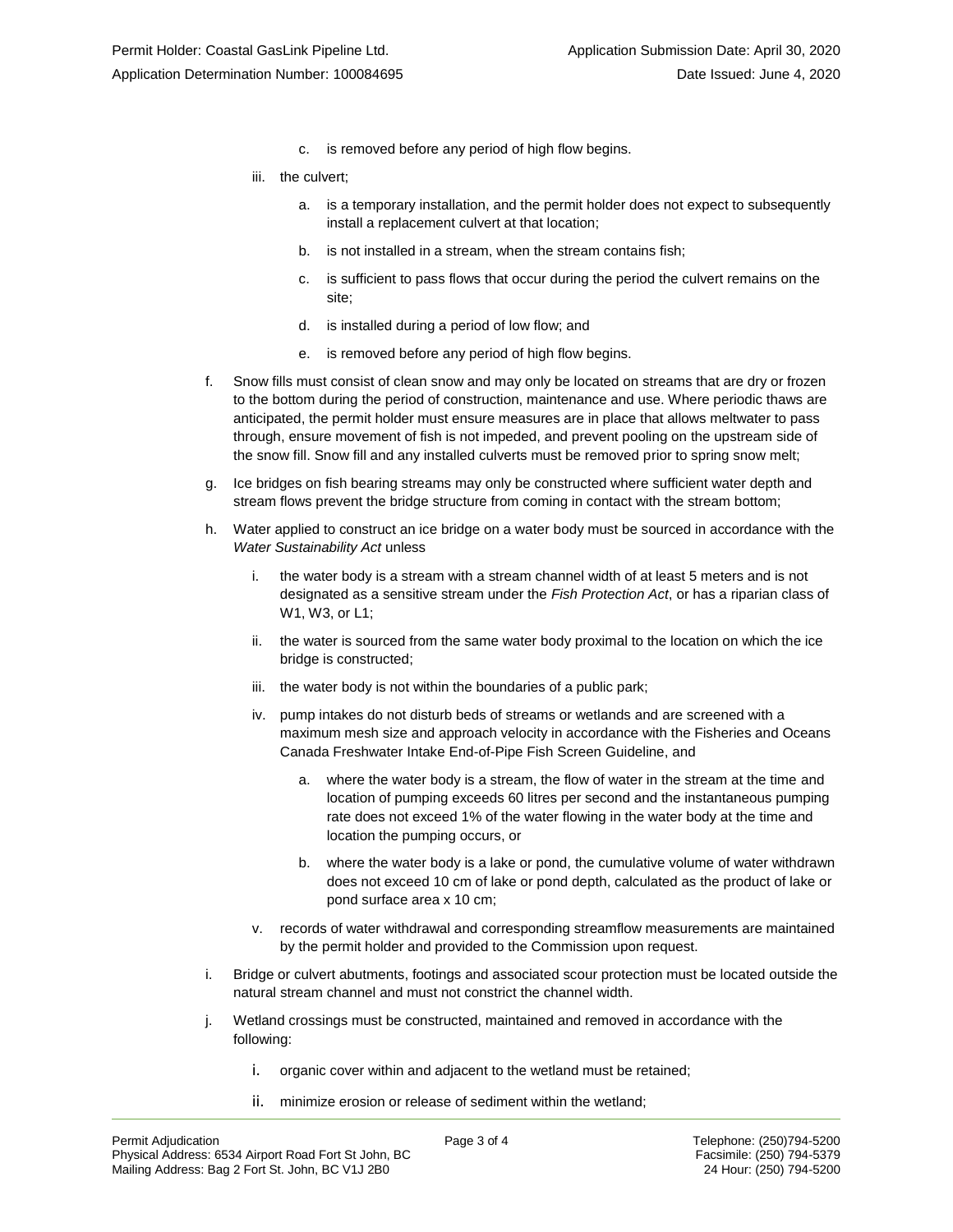- iii. any padding materials must be placed on the wetland surface only and must not be used for infilling;
- iv. any padding materials must be removed as soon as practicable following construction, considering weather and ground conditions; and
- v. the wetland, including banks and bed, must be restored, to the extent practicable, to the condition that existed before the crossing was initiated.
- 9. Log fill stream crossings must be must be planned and conducted in accordance with the following requirements:
	- a. log fill crossings are authorized to be used in streams with a riparian classification of S6 or NCD only;
	- b. must not occur unless the stream is frozen to its bed or is completely dry;
	- c. a separation layer of clean snow or geotextile must be placed in the stream prior to installation of log bundles;
	- d. the crossing does not impede melt water from periodic thaws;
	- e. log fills must be removed prior to spring snow melt; and
	- f. logs must be free from dirt and debris.

## **ADVISORY GUIDANCE**

1. Unless a condition or its context suggests otherwise, terms used in this approval have the same meaning as the Environmental Protection and Management Regulation under the Oil and Gas Activities Act.

All pages included in this permit and any attached documents form an integral part of this permit.

Justin and

Justin Anderson Authorized Signatory Commission Delegated Decision Maker

\_\_\_\_\_\_\_\_\_\_\_\_\_\_\_\_\_\_\_\_\_\_\_\_\_\_\_\_\_\_\_\_\_\_\_\_\_\_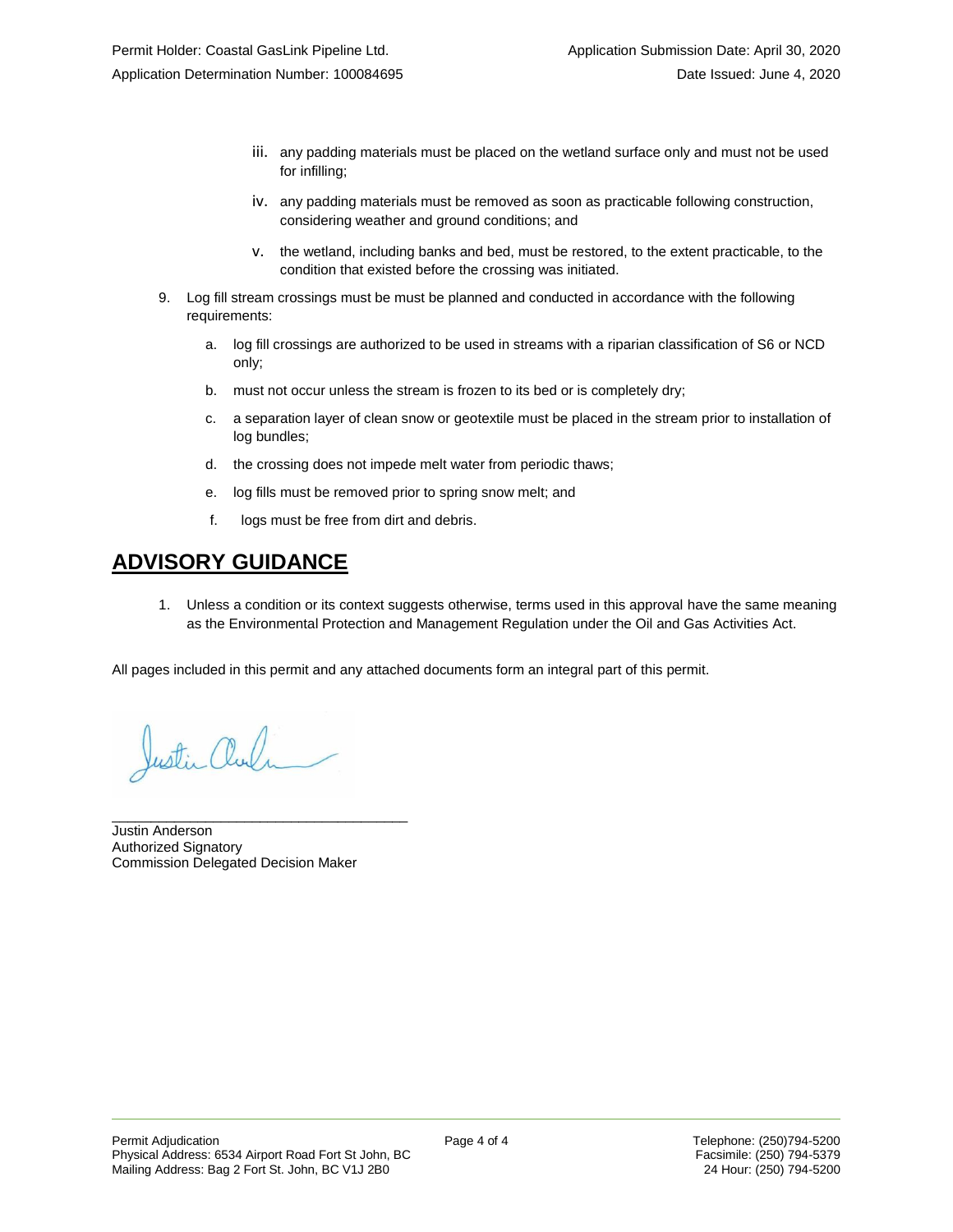

Non OGAA v 4.1

<span id="page-4-0"></span>October 1, 2018

Coastal GasLink Pipeline Ltd. 450-1st Street, SW Calgary, AB T2P 5H1

Attention: Coastal GasLink Pipeline Ltd.

#### **RE: Determination of Application Area Number 100084695**

**Permit Holder:** Coastal GasLink Pipeline Ltd. Date of Issuance: October 1, 2018 **Effective Date:** October 1, 2018 **Application Submitted Date:** December 21, 2015 **OGC Legacy File#**: 9643749 **[Approved Disturbance Footprint:](#page-4-0)** 5.35 ha

### **ACTIVITIES APPROVED**

**Associated Oil & Gas Activity No.:** 00189814 **[Type:](https://bi.bcogc.ca/Application%20Processing/Interactive%20Reports/(BIL-041)%20AMS%20Decision%20Summary.aspx)** Storage Area

# **GENERAL [PERMISSIONS,](#page-4-0) AUTHORIZATIONS and CONDITIONS**

### **PERMISSIONS**

#### **Petroleum and Natural Gas Act**

- 1. The BC Oil and Gas Commission (the "Commission") pursuant to section 138 of the *Petroleum and Natural Gas Act* hereby permits the Permit Holder referenced above to construct and operate a related activity(s) as detailed in Activities Approved table above and the Activity Details table(s) below, when applicable, for the purposes of carrying out oil and gas activities as defined in the *Oil and Gas Activities Act* (OGAA); subject to the conditions set out herein.
- 2. The permissions and authorizations granted under this permit are limited to the area identified in the areas described in construction plan, CGW4703-MCSL-G-MP-547, drawing number 3111-21424, revision 0, dated 2015-11-16 (the "construction plan"), by McElhanney Geomatics Professional Land Surveying Ltd. as submitted to the Commission in the permit application dated 2015-21-12; herein after referred to as the 'activity area'.
- 3. The Commission, pursuant to section 138(1) of the *Petroleum and Natural Gas Act,* hereby permits the occupation and use of any Crown land located within the activity area.
	- a) The permission to occupy and use Crown land expires two years from the date of issuance, unless the Commission has received notice of construction start, or this permit is otherwise extended, suspended, cancelled, surrendered or declared spent.
	- b) The permission to occupy and use Crown land does not entitle the Permit Holder to exclusive possession of the activity area.
	- c) The total disturbance within the activity area must not exceed the total approved disturbance footprint as referenced above.

## **AUTHORIZATIONS**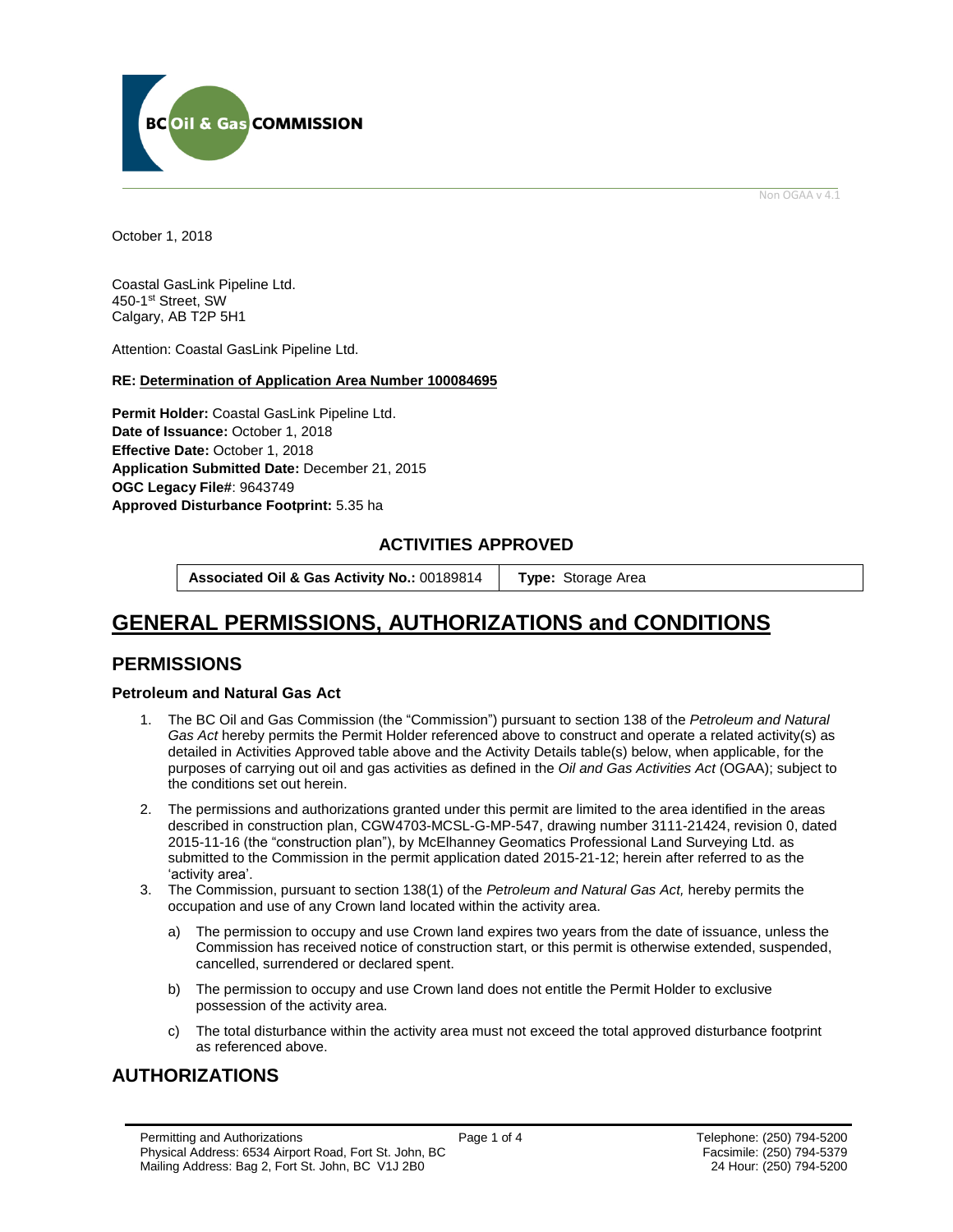#### **Forest Act**

4. The Commission, pursuant to section 47.4 of the *Forest Act*, hereby authorizes the removal of Crown timber from the activity area under the cutting permits associated with the Master Licence(s) as follows:

**Master Licence to Cut No.:** M02344

**Cutting Permit No.:** 10

**Timber Mark No.:** MTB712

**Total New Cut:** 5.35

**[Forest District](https://ams-crd.bcogc.ca/crd/)**: (DKM) Coast Mountains Natural Resource District

**Region:** Interior

5. The cutting permits are deemed spent upon the submission of the post-construction plan or upon either the cancellation or expiry of the activities approved under the permit.

## **CONDITIONS**

#### **Notification**

- 6. A notice of construction start must be submitted, as per the relevant Commission process at the time of submission, at least 48 hours prior to the commencement of activities under this permit.
- 7. Within 60 days of the completion of construction activities under this permit, the Permit Holder must submit to the Commission a post-construction plan as a shapefile and PDF plan accurately identifying the location of the total area actually disturbed under this permit. The shapefile and plan must be submitted via eSubmission.
- 8. At least 5 (five) working days prior to the commencement of construction, the Permit Holder must provide a notice of works to any First Nation(s) who may have Aboriginal Interests identified, as per the BC First Nations Consultative Areas Database, within the area in which the works are to occur.

#### **General**

- 9. The rights granted by this permit in relation to unoccupied Crown land are subject to all subsisting grants to or rights of any person made or acquired under the *Coal Act, Forest Act, Land Act, Mineral Tenure Act, Petroleum and Natural Gas Act, Range Act*, *Water Sustainability Act* or *Wildlife Act*, or any extension or renewal of the same.
- 10. The Permit Holder must not assign, sublicense or permit any person, other than its employees, contractors or representatives, to use or occupy any Crown land within the activity area without the Commission's written consent.
- 11. The Permit Holder must ensure that the activity area is maintained in a condition so as to minimize hazards, including but not limited to hazards associated with storage of materials and equipment.
- 12. The Permit Holder must ensure that the activity area is free of garbage, debris and unused equipment.

#### **Environmental**

- 13. Construction activities must not result in rutting, compaction or erosion of soils that cannot be reasonably rehabilitated to similar levels of soil productivity that existed on the activity area prior to the construction activities taking place.
- 14. Any temporary access must be constructed and maintained in a manner that provides for proper surface drainage, prevents pooling on the surface, and maintains slope integrity.
- 15. The Permit Holder must make reasonable efforts to prevent establishment of invasive plants on the activity area associated with the related activities set out in the Activities Approved table above resulting from the carrying out of activities authorized under this permit.
- 16. Following completion of construction associated with the associated activities set out in the Activities Approved table above, the Permit Holder must, as soon as practicable
	- a) decompact any soils compacted by the activity;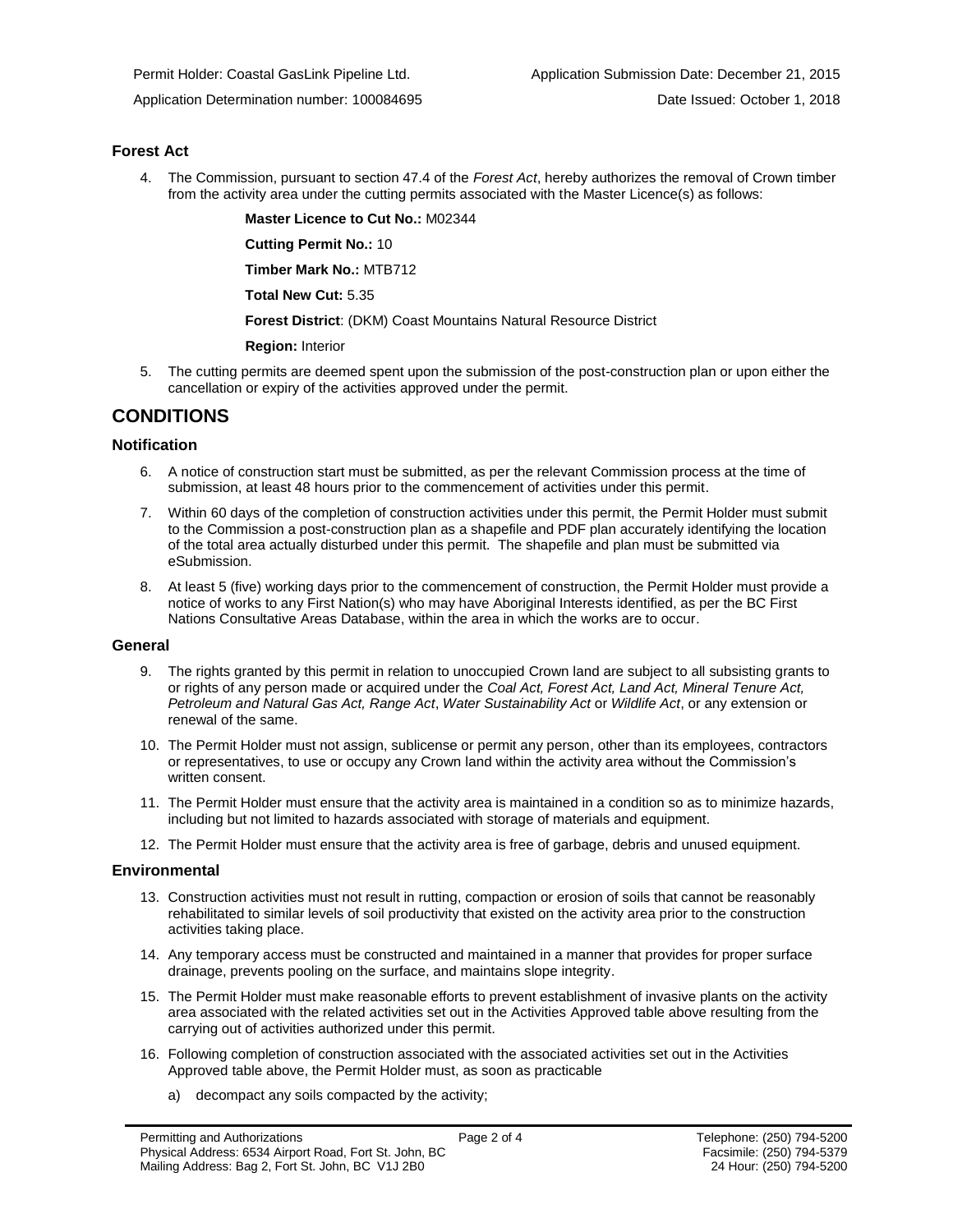Application Determination number: 100084695 Date Issued: October 1, 2018

- b) if natural surface drainage pattern was altered by the carrying out of the activity, the Permit Holder must restore, to the extent practicable, to the drainage pattern and its condition before the alteration; and
- c) re-vegetate any exposed soil on the activity area including, where necessary, using seed or vegetative propagules of an ecologically suitable species that
	- (i) promote the restoration of the wildlife habitat that existed on the area before the oil and gas activity was begun, and
	- (ii) stabilize the soil if it is highly susceptible to erosion.
- d) Following completion of construction activities authorized herein, any retrievable surface soils removed from the activity area must be redistributed so that the soil structure is restored, to the extent practicable, to its condition before the activity was begun.
- 17. The permit holder must not undertake clearing, within proposed UWR U-6-009 between November 1 and May 1.

#### **Clearing**

- 18. The Permit Holder is permitted to fell any trees located on Crown land within 1.5 tree lengths of the activity area that are considered to be a safety hazard according to *Workers Compensation Act* regulations and must be felled in order to eliminate the hazard. Trees or portions of these trees that can be accessed from the activity area without causing damage to standing timber may be harvested.
- 19. The holder of the cutting permit must pay to the government, stumpage and any waste billing determined in accordance with the terms of this authorization.
- 20. The authorized cutting permit does not grant the Permit Holder the exclusive right to harvest Crown timber from the activity area. Authority to harvest some or all of the timber may be granted to other persons. The Permit Holder's right to harvest timber applies to any timber found on the site at the time they undertake harvesting activities.
- 21. Stumpage for Cutting Permit No.10 will be calculated in accordance with the Interior Appraisal Manual as amended from time to time.
- 22. All harvested Crown timber must be marked with the cutting permit's associated timber mark.
- 23. Any waste assessments applied under the Master Licence to Cut are subject to the merchantability specifications and monetary waste billing requirements in the Provincial Logging Residue and Waste Manual specific to the region associated with the cutting permi[t authorization.](#page-4-0)

#### **Archaeology**

- 24. An AIA report must be submitted to the Commission as soon as practicable.
- 25. If artifacts, features, materials or things protected under section 13(2) of the Heritage Conservation Act are identified the permit holder must, unless the permit holder holds a permit under section 12 of the Heritage Conservation Act issued by the Commission in respect of that artifact, feature, material or thing:
	- a) immediately cease all work in the vicinity of the artifacts, features, materials or things;
	- b) immediately notify the Commission and the Archaeology Branch of the Ministry of Forests, Lands and Natural Resource Operations
	- c) refrain from resuming work in the vicinity of the artifacts, features, materials or things except in accordance with an appropriate mitigation plan that has been prepared in accordance with the Heritage Conservation Act and approved by the Archaeology Branch of the Ministry of Forests, Lands and Natural Resource Operations.

## **ADVISORY GUIDANCE**

- 1. Construction Plan CGW4703-MCSL-G-MP-547 is for the Permit Holder's internal reference only and was not reviewed as a decision tool for this permit, nor does it form an integral part of this permit.
- 2. Unless a condition or its context suggests otherwise, terms used in this approval have the same meaning as the Environmental Protection and Management Regulation under the *Oil and Gas Activities Act*.